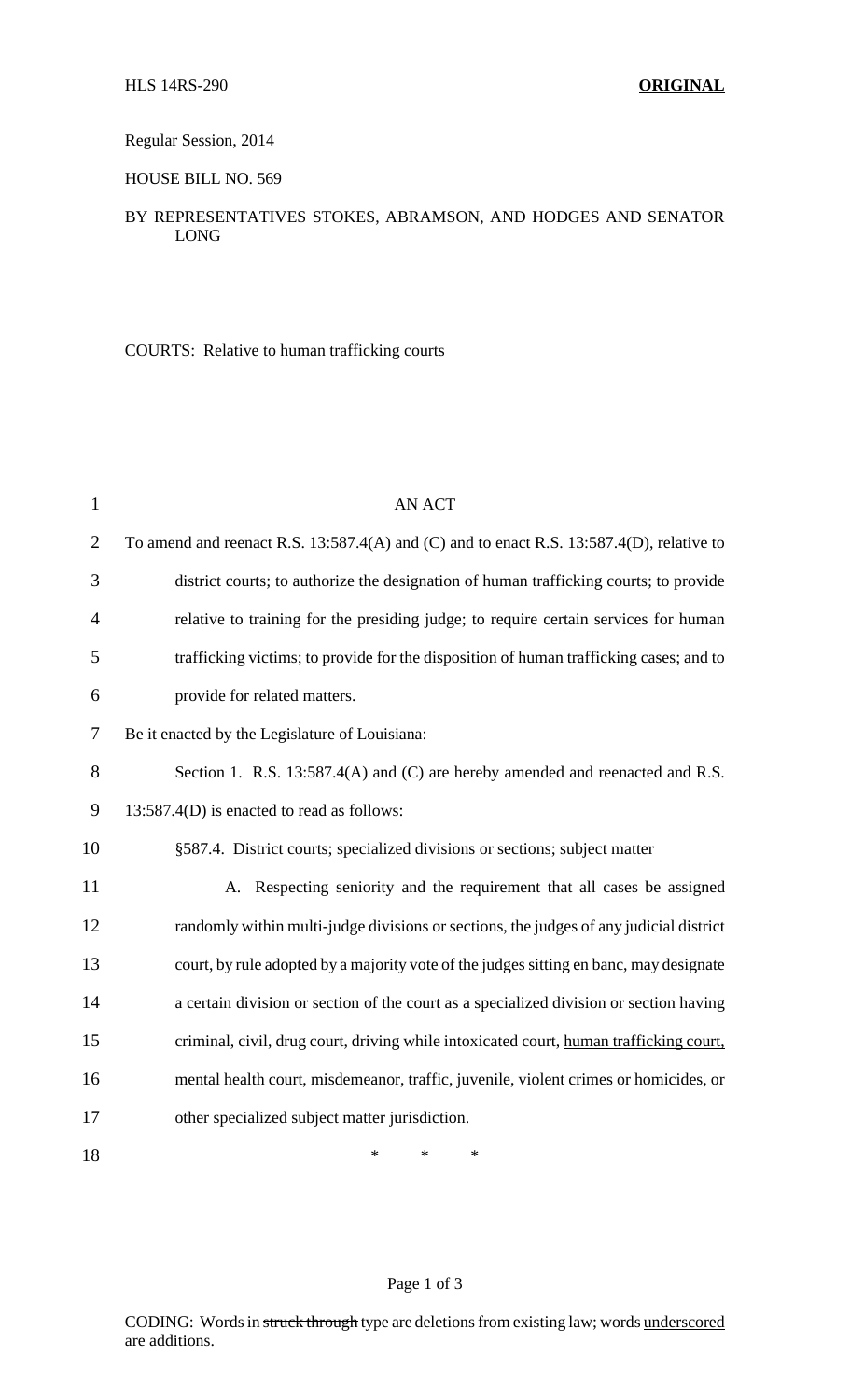| $\mathbf{1}$   | $C(1)$ If a special division or section of court is designated as a human                |
|----------------|------------------------------------------------------------------------------------------|
| $\overline{2}$ | trafficking section, the presiding judge may be trained in issues of human trafficking   |
| 3              | and the support services available to victims.                                           |
| 4              | (2) All cases involving prostitution-related offenses shall be identified at             |
| 5              | arraignment and, if not resolved during arraignment, be transferred to the human         |
| 6              | trafficking section of the court.                                                        |
| 7              | (3) If it is determined that a case involves a victim in need of services upon           |
| 8              | evaluation by the judge, and after a contradictory hearing, the victim shall receive     |
| 9              | the following if available:                                                              |
| 10             | (a) The victim shall be mandated to attend the appropriate support services              |
| 11             | available for victims of human trafficking.                                              |
| 12             | (b) The victims who comply with the mandated support services shall have                 |
| 13             | the opportunity to receive non-criminal disposition or dismissal of their cases.         |
| 14             | $D.$ No rule adopted by the court may designate any division or section,                 |
| 15             | without its consent, as a specialized division or section for a longer period than three |
| 16             | years.                                                                                   |
|                |                                                                                          |

# DIGEST

The digest printed below was prepared by House Legislative Services. It constitutes no part of the legislative instrument. The keyword, one-liner, abstract, and digest do not constitute part of the law or proof or indicia of legislative intent. [R.S. 1:13(B) and 24:177(E)]

Stokes HB No. 569

**Abstract:** Authorizes district courts to designate a section or division of court for human trafficking courts and provides for certain procedures.

Present law authorizes the judges of any judicial district court, by majority vote of the judges sitting en banc, to designate a certain division or section of court as a specialized division or section having criminal, civil, drug court, driving while intoxicated court, mental health court, violent crimes or homicides, or other specialized subject matter jurisdiction.

Proposed law retains present law and adds human trafficking court as an authorized division or section.

Proposed law authorizes the presiding judge of the human trafficking court to be trained in issues of human trafficking and the support services available to victims.

Proposed law requires all prostitution-related offenses to be identified at arraignment and if not resolved, transferred to the human trafficking section of the court.